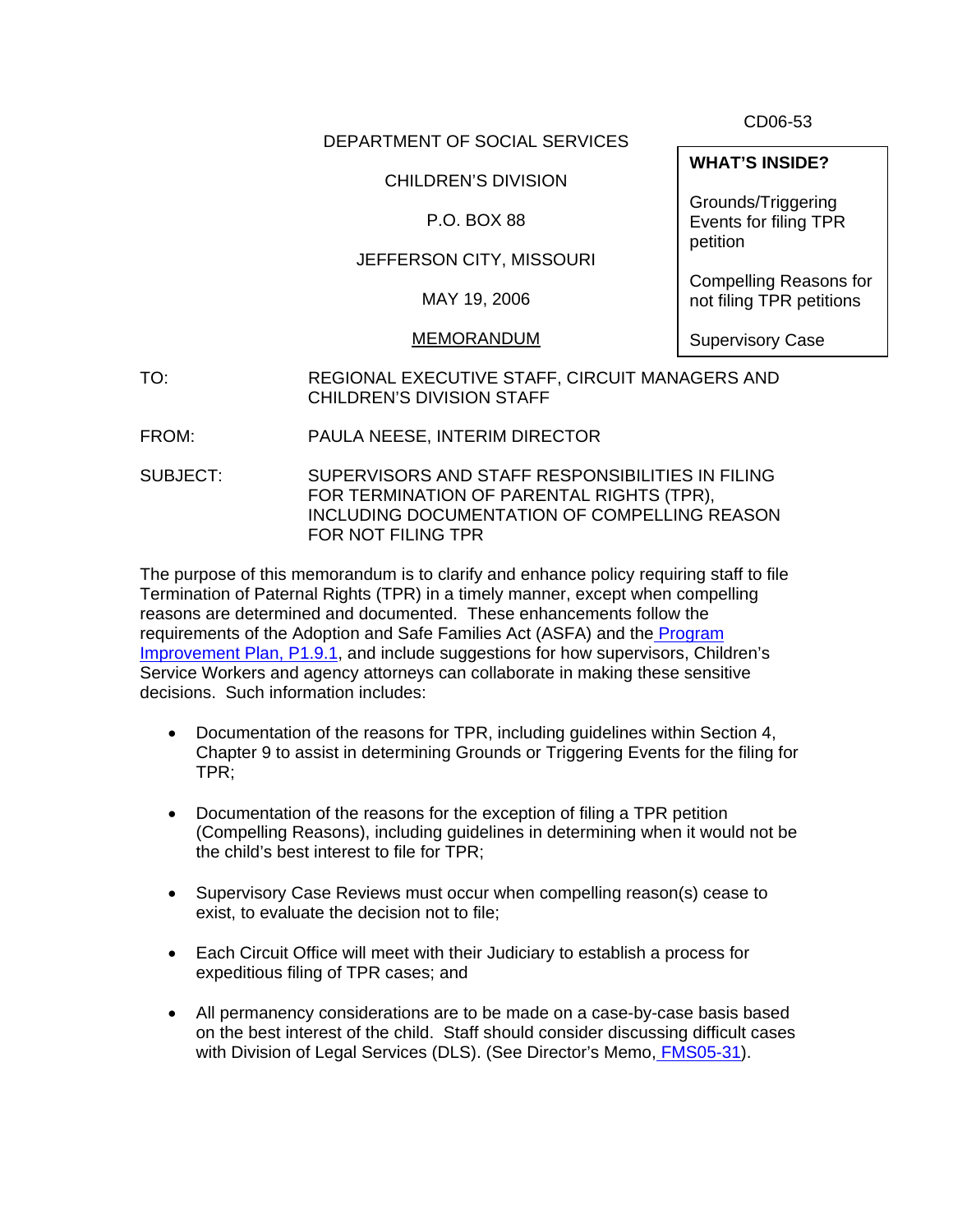#### **SUPERVISORY CASE REVIEW**

Please note the use of Administrative Review term has been used broadly, including the processes of Supervisory Case Reviews through the federally required Permanency Planning Review. For the purpose of this discussion, the term Supervisory Case Review will be used, but this does not preclude such discussions being made through Family Support Team and Permanency Planning Review Team, if certain criteria are met (See memorandums [CD06-39](http://dss.mo.gov/cd/info/memos/2006/39/cd0639.pdf) and [CD06-50\)](http://dss.mo.gov/cd/info/memos/2006/cd0650.pdf) or the use of Administrative Review process in conjunction with these reviews.

Supervisory Case Review is a process utilized periodically for, but is not limited to, all children who are in an out-of-home setting and in the care and custody of the Division, or when CD is under court ordered supervision. This review will assist the Children's Service Worker in consultation with their supervisor in developing an initial and concurrent permanency plan, and in evaluating progress toward the permanent plan for that child. The Supervisory Case Review process is embodied in several formal activities which are utilized at various times while the child is in care.

New policy requires a Supervisory Case Review to occur where a compelling reason to not file TPR petition ceases to exist, to evaluate the current status of the case as it relates to the reasons to file for TPR, and to evaluate the permanency options available in the child's best interests.

#### **COMPELLING REASONS**

Compelling Reasons are rationales and reasonings explaining why terminating parental rights would not be in the best interest of a child placed in out of home care. Federal regulations state that a compelling reason must be based on the individual circumstances of the child and the family, on a case-by-case basis, with an emphasis on what is in the best interest of the child.

A compelling reason has to be documented in the case plan to ensure continued eligibility for the receipt of Title IV-E funds. The case plan documentation by Children's Division staff is necessary because there is no federal requirement for the juvenile court to make a judicial finding that a compelling reason exists.

Federal regulations provide that compelling reasons for not filing a petition to terminate parental rights include but are not limited to:

- Adoption is not the appropriate permanency goal for the child;
- No grounds to file a petition to terminate rights exist;
- The child is an unaccompanied refugee minor as defined in 45 Code of Federal Regulations 400:111, or
- There are international legal obligations or compelling foreign policy reasons that would preclude terminating parental rights.

# **CHANGES TO THE ORDER OF PERMANENCY OPTIONS IN MANUAL**

Please note that revisions to Section 4, Chapter 9 modify the order of the permanency options based on the best interest of the child. The previous order of this section was listed in sequence of most legally binding permanency option to least legally binding. In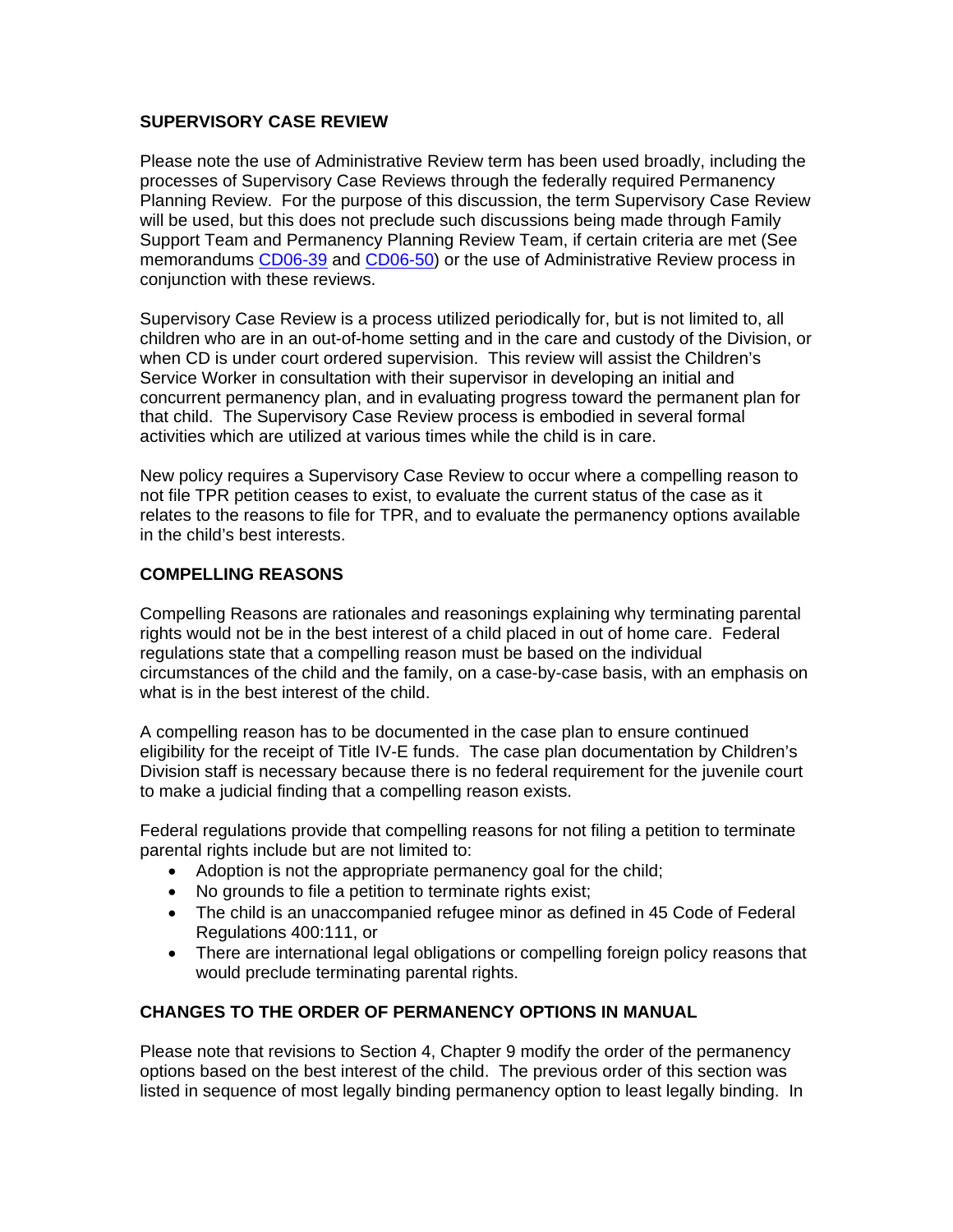2004, within House Bill 1453, the Missouri legislation made it clear that if reunification is determined not to be a viable permanency goal, placement with suitable relatives should be considered as the preferred alternative permanency plan, which may include guardianship or adoption.

# **NECESSARY ACTIONS:**

- 1. Review this memorandum with all Children's Division staff.
- 2. Review revised Child Welfare Manual Chapters as indicated below.
- 3. All questions should be cleared through normal supervisory channels and directed to:

| <b>PDS CONTACT:</b>           | <b>PROGRAM MANAGER:</b> |
|-------------------------------|-------------------------|
| Veronica Stovall              | Kathryn Sapp            |
| 573-522-5060                  | 573-522-5062            |
| Veronica.E.Stovall@dss.mo.gov | Kathryn.Sapp@dss.mo.gov |

# *CHILD WELFARE MANUAL* **REVISIONS**

[Section 4, Chapter 9](http://www.dss.mo.gov/cd/info/cwmanual/section4/ch9/sec4ch9index.htm) [Section 4, Chapter 26](http://dss.mo.gov/cd/info/cwmanual/section4/sec4ch26.pdf)

# **RELATED STATUTES**:

Public Law 105.89 Section 207.020 RSMO Section 210.720 RSMO Section 211.444 RSMO Section 211.447 RSMO Section 211.487 RSMO

# **COUNCIL ON ACCREDITATION (COA) STANDARDS**:

N/A

#### **PROGRAM IMPROVEMENT PLAN (PIP) ITEMS:**

[P1.9.1](http://www.dss.mo.gov/cd/cfsr/pip/index.htm) TPR will be filed in a timely manner, except when compelling reasons are documented.

#### **SACWIS REQUIREMENTS:**

N/A

PN/KS/VES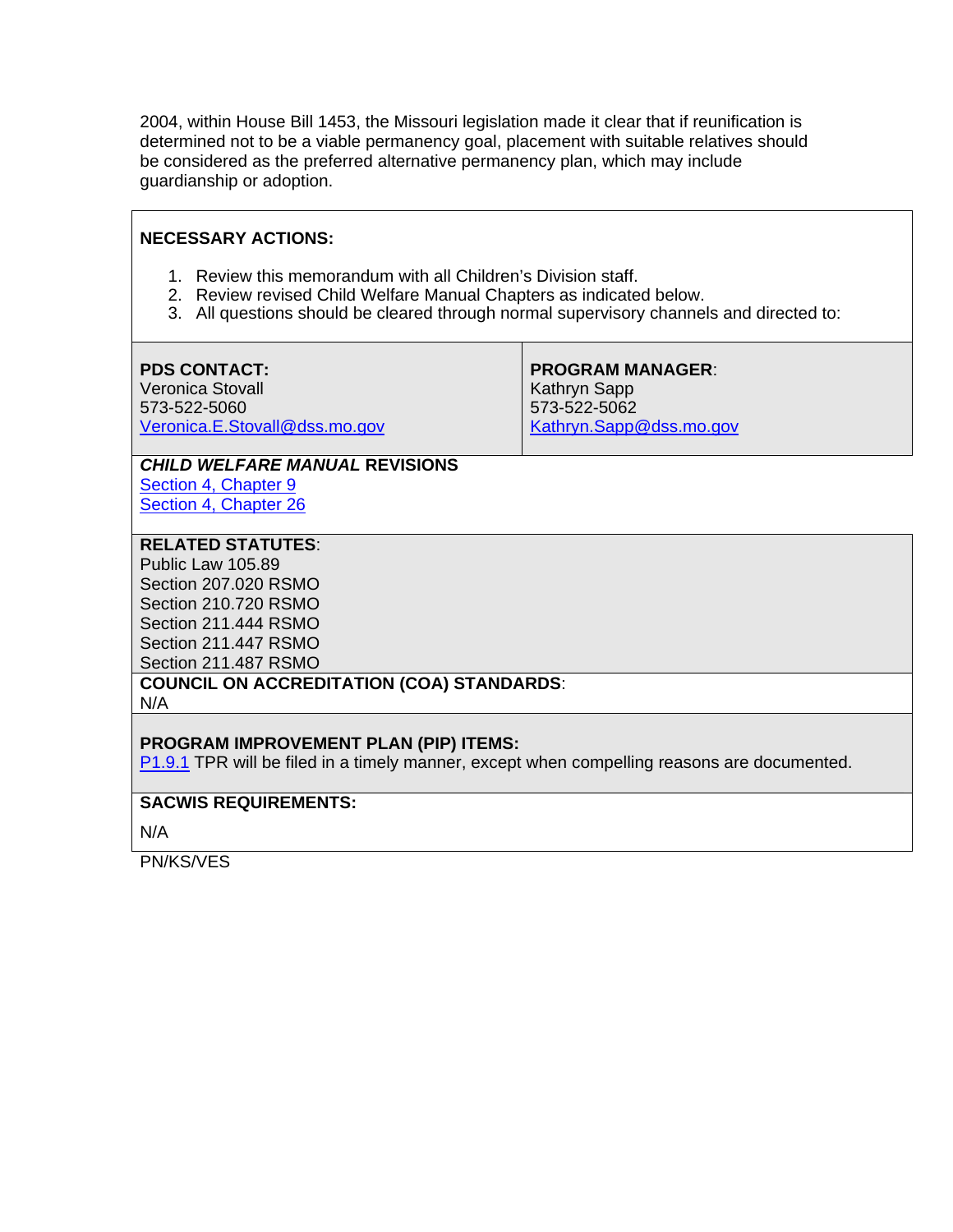CD05-31

#### DEPARTMENT OF SOCIAL SERVICES

CHILDREN'S DIVISION **WHAT'S INSIDE:**

# P.O. BOX 88

#### JEFFERSON CITY, MISSOURI

May 13, 2005

# M E M O R A N D U M

- TO: REGIONAL EXECUTIVE STAFF, CIRCUIT MANAGERS AND CHILDREN'S DIVISION STAFF
- FROM: FREDERIC M. SIMMENS, DIRECTOR
- SUBJECTS: EDUCATIONAL NEGLECT REPORTS LEARNED OR FOUND TO BE HOME SCHOOLING

REVISED *CHILD WELFARE MANUAL*: [SECTION 2, CHAPTER 8, SCHOOL RELATED ISSUES](http://dssweb/cs/cwmanual/section2/sec2ch8.pdf)

#### DISCUSSION:

The purpose of this memorandum is to introduce clarifying policy and procedure for addressing educational neglect reports where it is learned or confirmed during the investigation/family assessment process that the child's educational needs are being met in the home by a parent(s) or other responsible caretaker(s). When a CA/N report is received with allegations of educational neglect and there are indications that the child is being home schooled, the Division shall rule out educational neglect and verify with the parent or other responsible caretaker that the child is being educated at home. *Home schooling is not an allegation of abuse or neglect.*

Educational Neglect reports are conducted according to investigation or family assessment response procedures including initiating victim contact within 72 hours if educational neglect is the only allegation. Once the worker has been advised by the parent(s) or other responsible caretaker(s) that the child is being educated in the home and there are no other allegations of abuse or neglect reported, the worker's response will depend on the family's prior history of educational neglect.

If there are no prior substantiated educational neglect reports, the investigation/family assessment shall:

- Cease further investigation into the matter.
- Notify the superintendent or designee of school district of child's residence and inform parent(s) of this action.

 Educational neglect reports learned or found to be home schooling